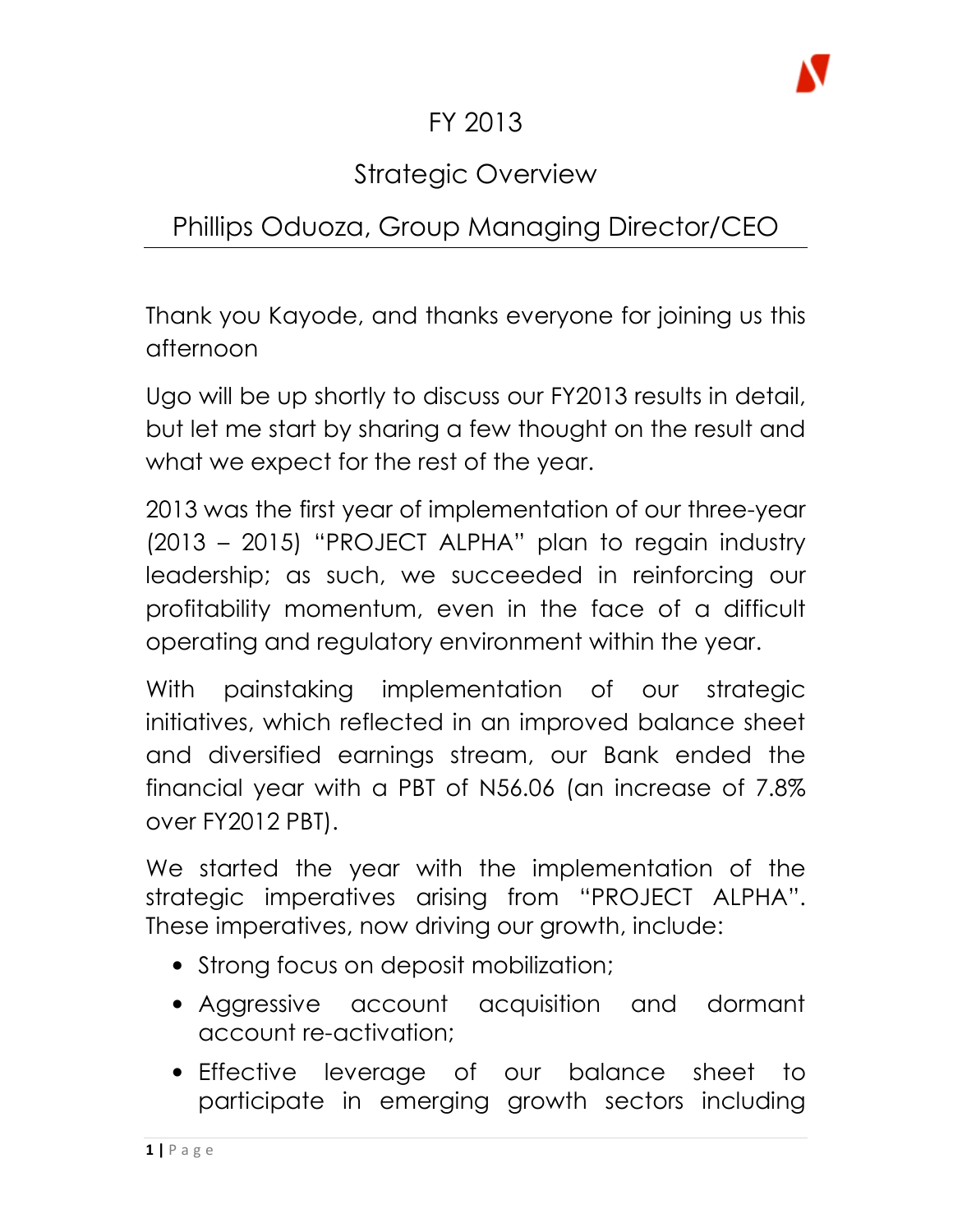

Agric, Power and Infrastructure;

- Driving value chain banking;
- Consolidating our African business for market share growth;
- Increasing our focus on African trade;

However, two key regulatory pronouncements in the course of the year had and will continue to have an impact on the Nigerian Banking industry. The Revised Guide to Bank Charges released in April 2013 and the increase in the Cash Reserve Ratio ("CRR") on Public Sector Deposits from 12% to 50% in August 2013 affected the earning capacity of Nigerian banks thereby limiting earnings growth.

Notwithstanding these challenges, UBA, through the disciplined execution of our Project Alpha initiatives, recorded significant improvements in its operations and key market parameters. The Bank recorded a 25.0% growth in its deposit base and 40.0% growth in its loan book. Cost-to-income ratio significantly improved to 60.9% from 64.8% in 2012.

Revenue contributions from our African subsidiaries to the group performance grew 20% in absolute terms, diversifying the Bank's earnings base and justifying our African focus. Revenue contribution from Africa as a percentage of group revenue stands at 20%.

During the year, we also embarked on a deliberate enhancement of our leadership cadre and organizational arrangements with strategic hires. A new Deputy Managing Director was appointed to provide strategic oversight for our domestic businesses in Nigeria. In addition, an Executive Director was also appointed to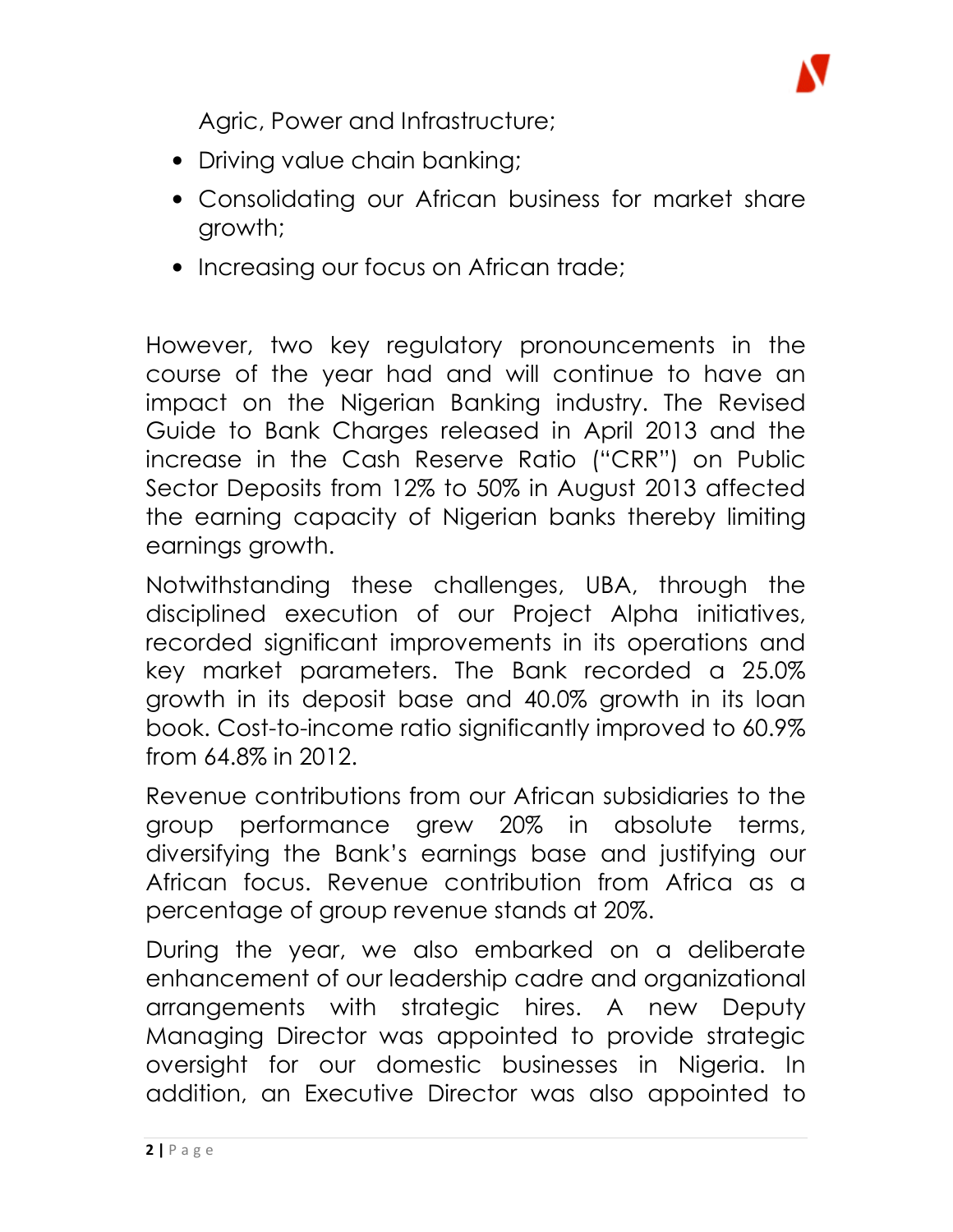

head the Human Resources and Customer Service function. The leadership structures in some of our African countries were enhanced to drive our market penetration strategies and position the Bank to optimize emerging opportunities in the coming years.

Overall, these initiatives, coupled with the admirable dedication and resilience of our employees, resulted in the Bank's improved performance within the financial year.

#### Review of Operating Environment

The Central Bank of Nigeria in its first Monetary Policy Committee ("MPC") meeting in January 2014 announced a further increase in the CRR for Local Currency ("LCY") public sector deposits from 50% to 75%. The announcement was made to maintain monetary stability which became imperative following consistent depletion of the nation's foreign reserve which currently stands at \$37.8 billion, a significant decline from Jan 2013. Furthermore, following the slight uptick in core inflation in February 2014 as well as further pressure on the LCY, the MPC took a more prudent monetary stance with an increase of 300basis points on private sector CRR deposits. UBA has the advantage of coverage and scale to increase deposit book such that, the net effect of the CRR increase will not affect us negatively.

Also in Nigeria, the pace of reforms in the power, agriculture, infrastructure and telecom sector is expected to intensify in 2014. Specifically, the formal handing over of the power infrastructures to private operators is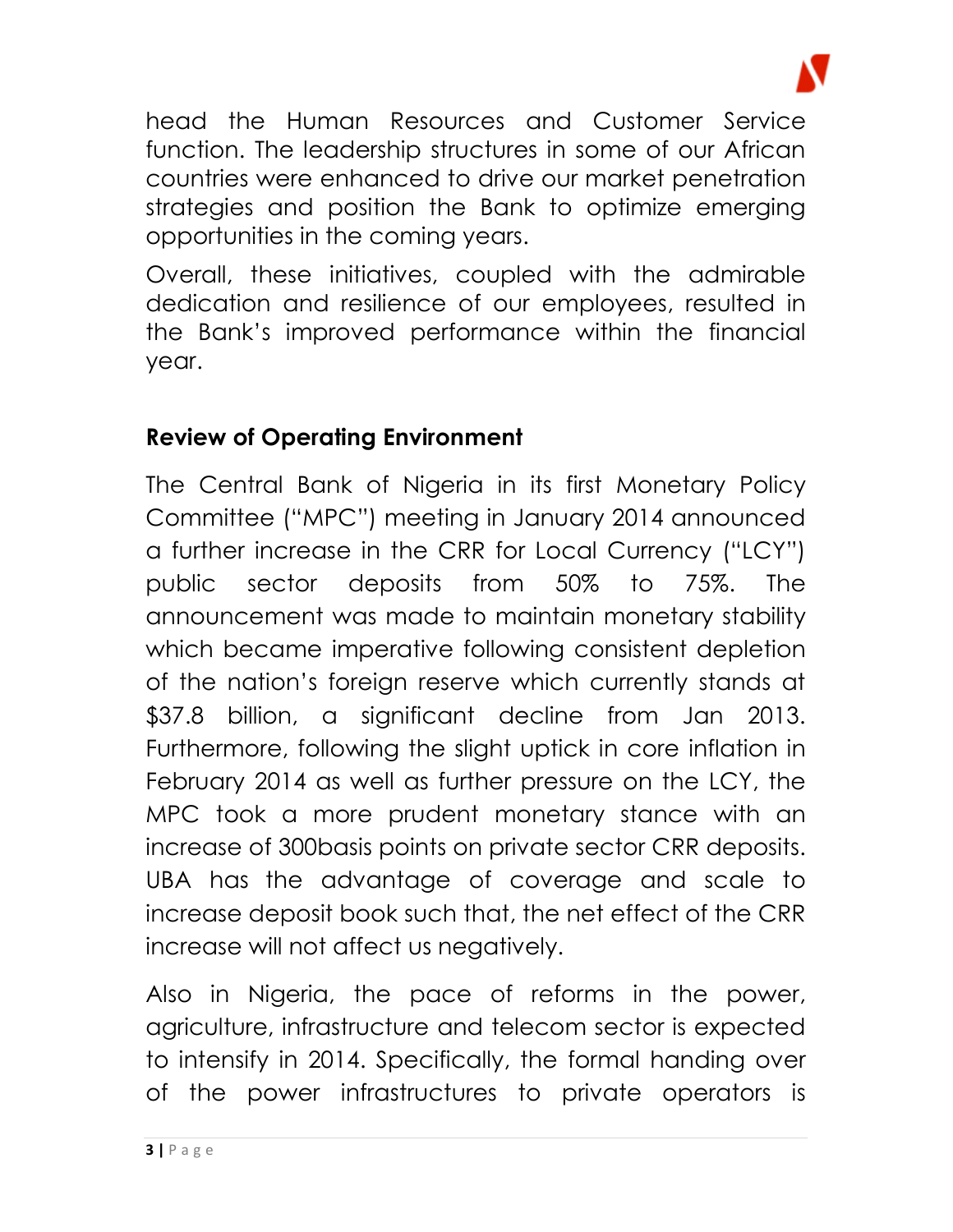

expected to start yielding significant benefits this year and beyond, with multiplier effects on the real sector. As a proactive Bank, we have adequately resourced and realigned our structures to optimise emerging opportunities from all the regional blocs, while also adopting appropriate risk management framework to mitigate likely exposures in our operations both within the local and global environment.

#### Outlook for 2014

While the key strategic imperatives as defined in 2013 remain the major thrust for the actualization of our "PROJECT ALPHA" corporate goals, we will leverage on the viable platform established in 2013 to further consolidate on the current growth momentum. We will adopt a very aggressive approach to market and ensure focused implementation of our strategic priorities, to drive achievement of our corporate targets.

#### Guidance for 2014

I believe our investors and other stakeholders would be interested in knowing the guidance for our business for 2014. The following are therefore our guidance in view of what we expect in 2014 and having factored in all the policy initiatives and possible regulatory changes: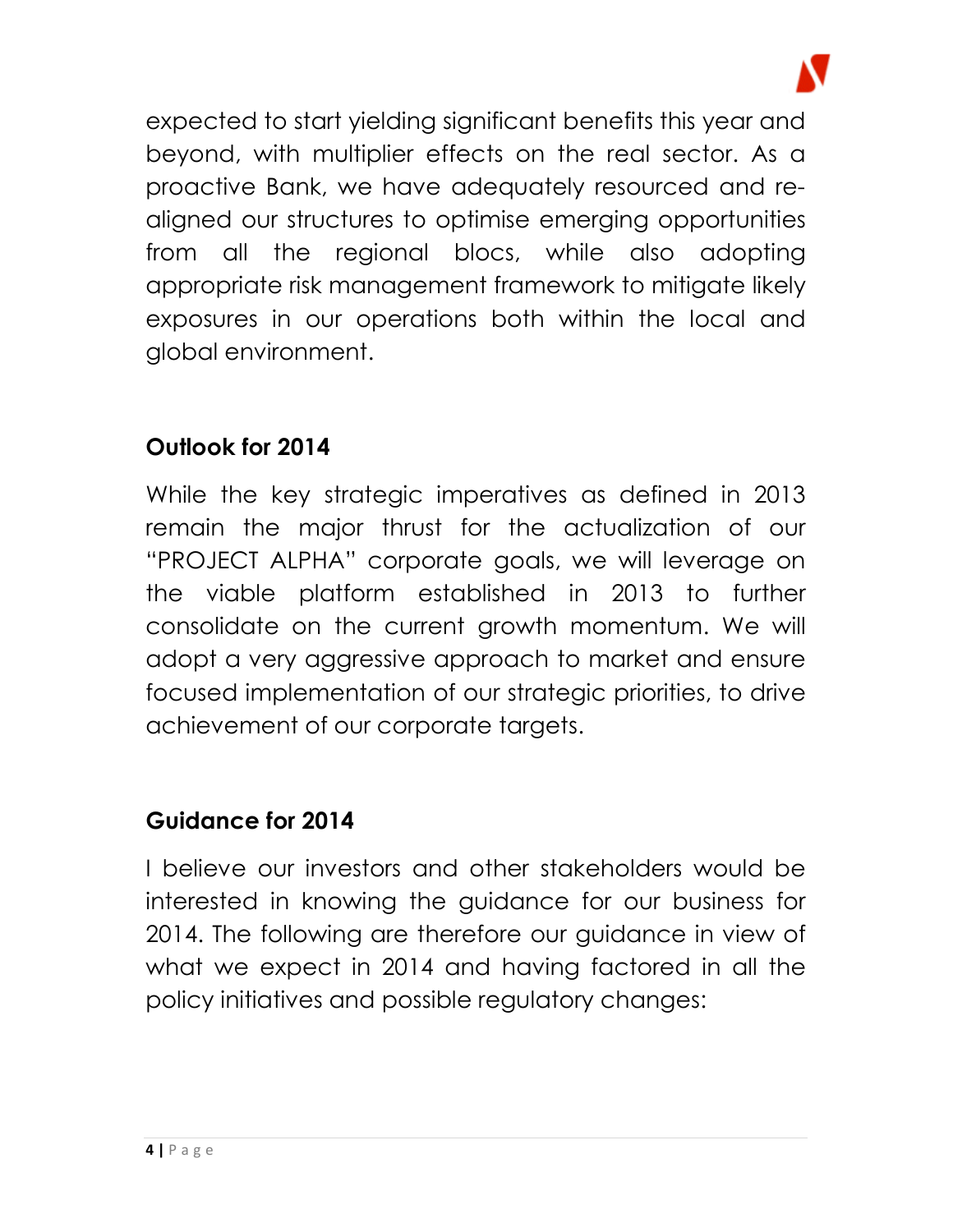

| <b>Ratio/Item</b>                   | <b>Guidance for 2014</b> |
|-------------------------------------|--------------------------|
| Net interest margin                 | 6.0%                     |
| Return on equity                    | $> 20.0\%$               |
| Return on assets                    | $>1.8\%$                 |
| Cost of funds                       | $< 3.7\%$                |
| Cost to income ratio                | $<62.0\%$                |
| Liquidity ratio                     | 45.0%                    |
| Capital adequacy ratio              | $>18.0\%$                |
| Loan to deposit ratio               | $>42.0\%$                |
| <b>NPL ratio</b>                    | $< 3.0\%$                |
| NPL coverage ratio                  | 100.0%                   |
| Cost of risk                        | 1.5%                     |
| <b>Expected Growth in Key Lines</b> | <b>Guidance for 2013</b> |
| Gross earnings growth               | 15.0%                    |
| Operating income growth             | 15.0%                    |
| PBT growth                          | 10.0%                    |
| Loan growth                         | 20.0%                    |
| Total asset growth                  | 15.0%                    |
| Deposit growth                      | 15.0%                    |
| Low cost deposit ratio              | 75.0%                    |
| Equity growth                       | 15.0%                    |

With that let me wrap up.

We expect an all round excellent year in 2014, with our Nigerian and African operations generating improved